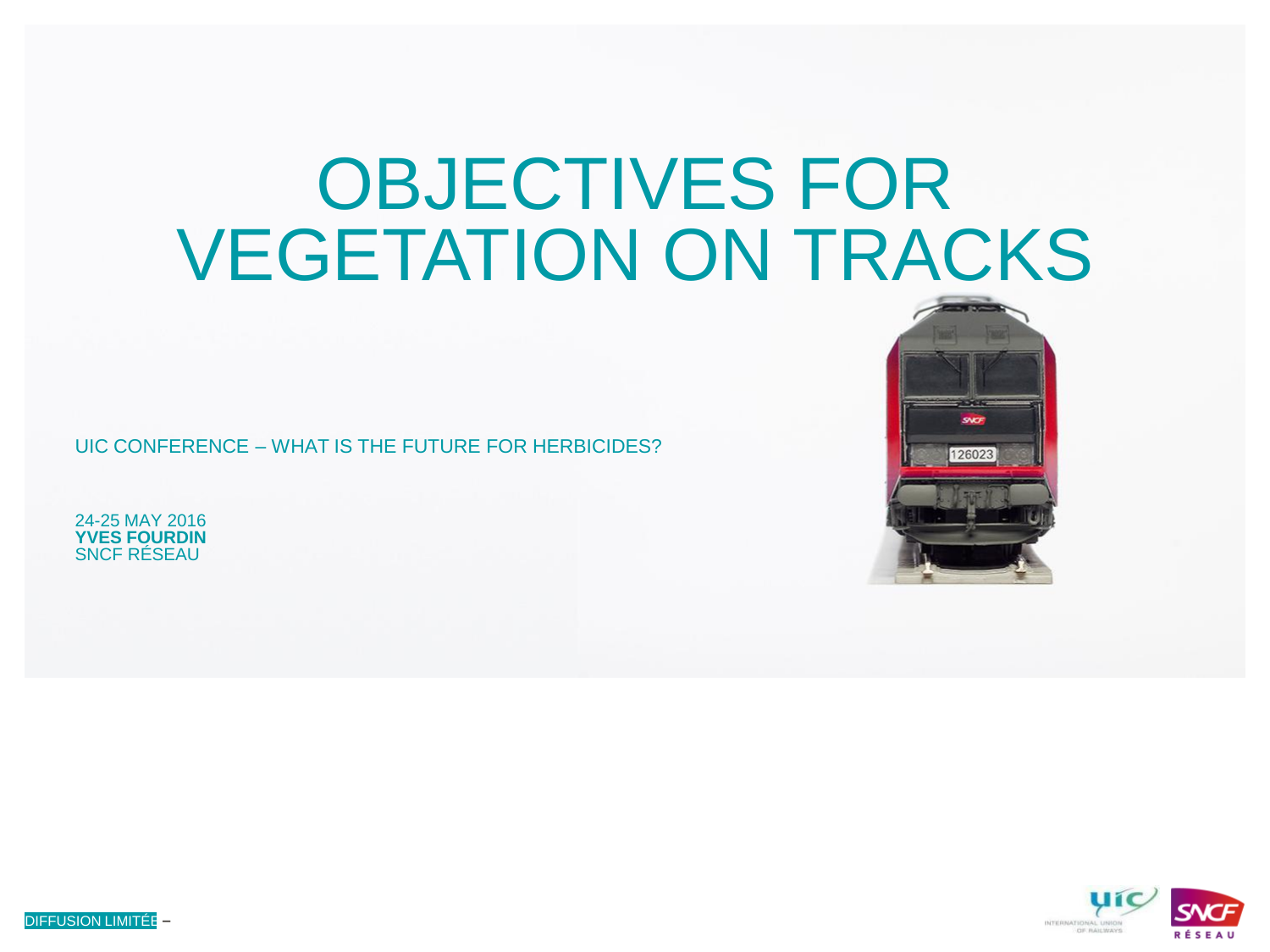## **OBJECTIVES**



Note - Where the railway comprises more than two roads, Area C can occur between each pair of tracks

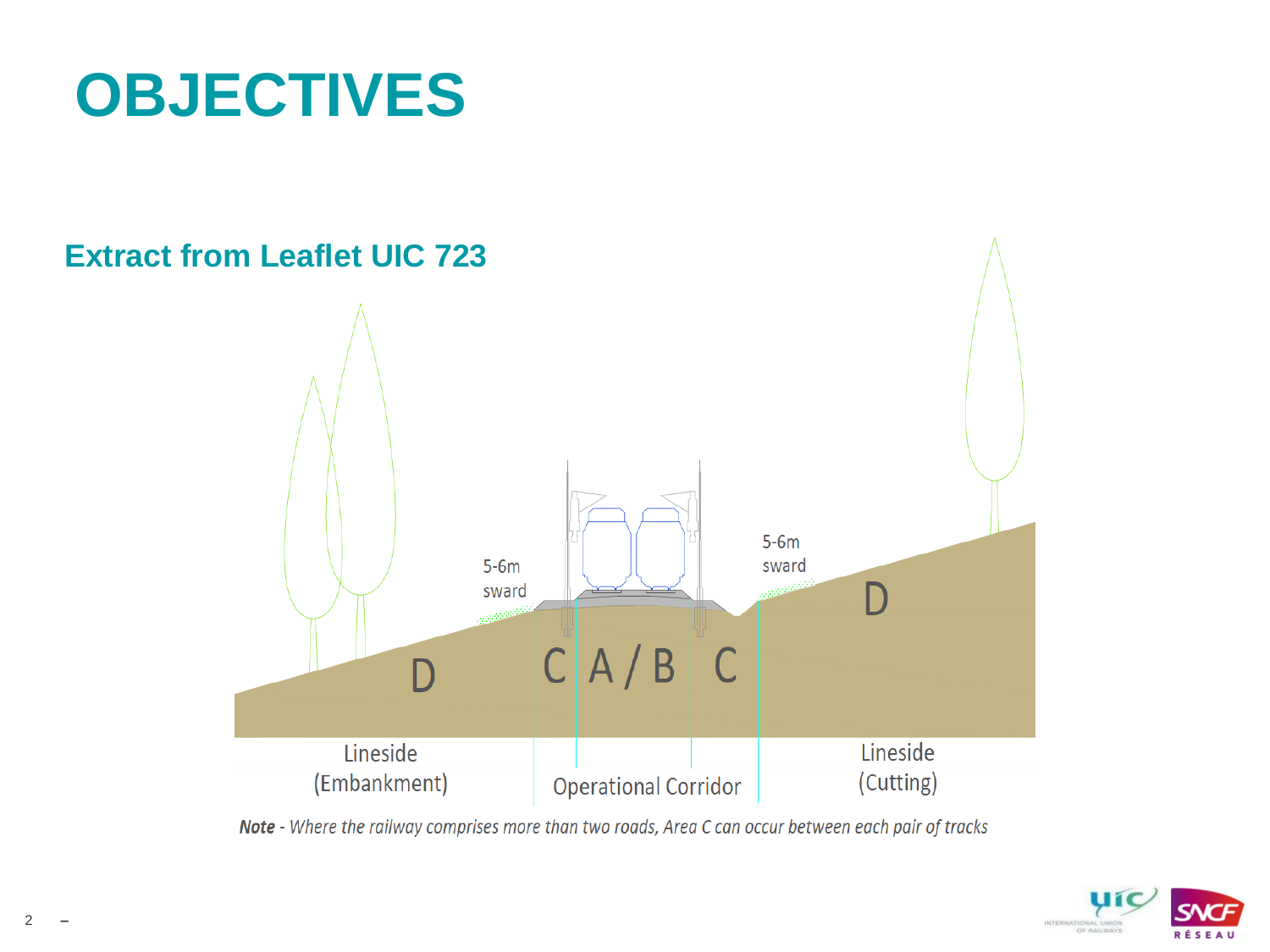## **OBJECTIVES**

**ZOOM** 

#### **Operational corridor**



#### Zero vegetation

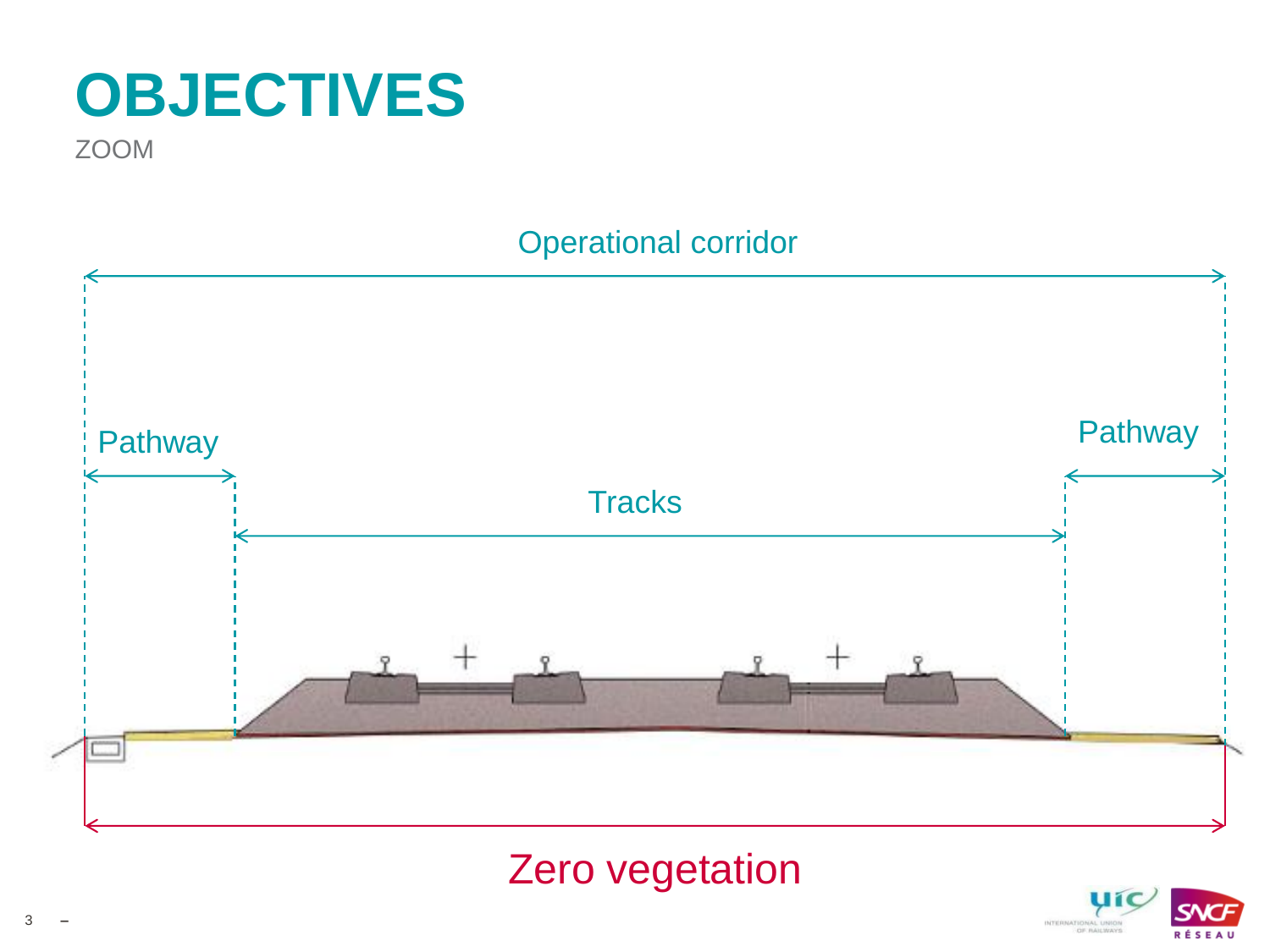### **WHY? SAFETY REASONS**

- + Affect braking and starting power of trains, trough loss of adhesion
- + Restrict sighting of ground signals (especially in rail yards) and level crossing
- + Reduce safety for railway workers





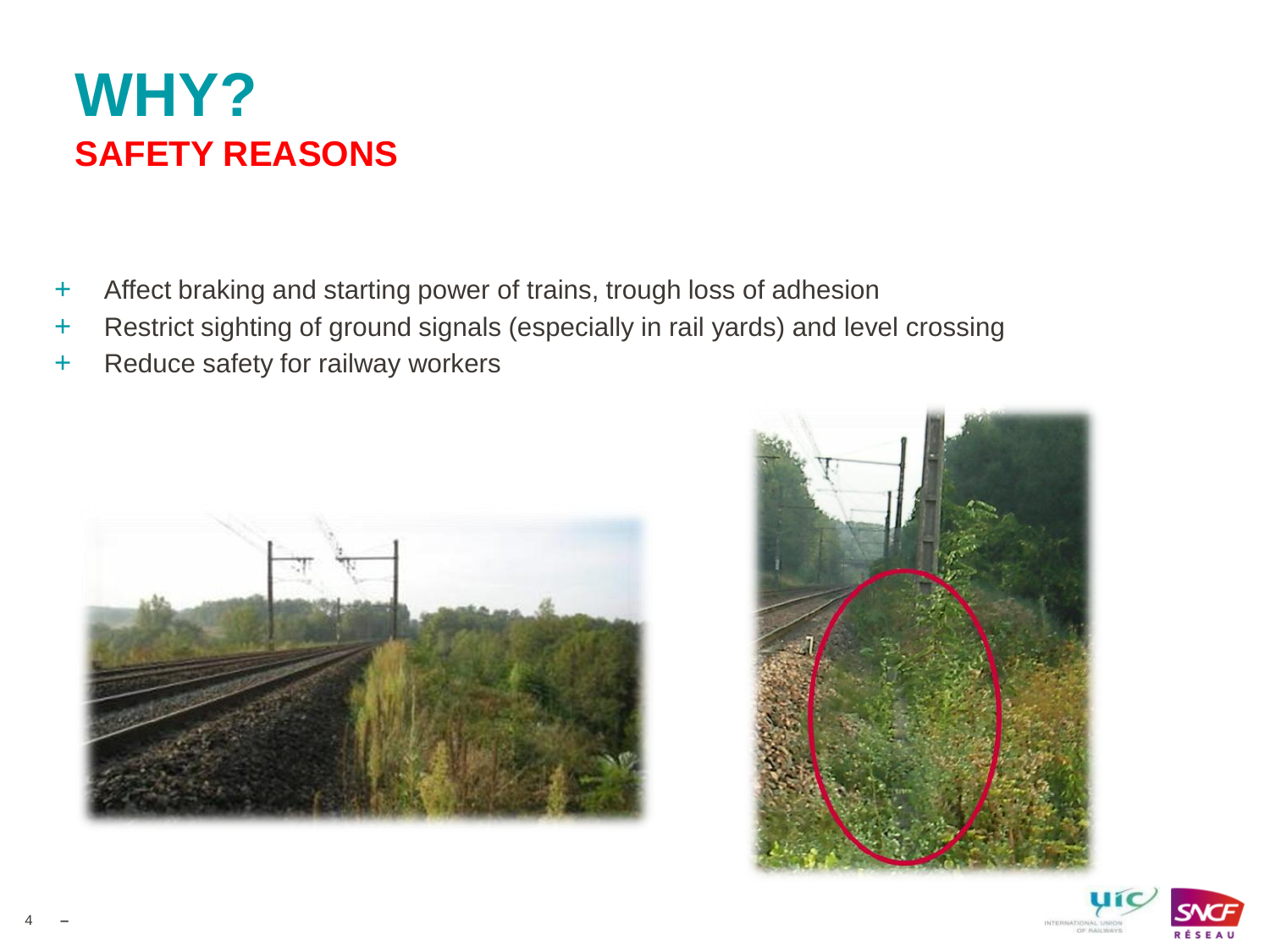## **WHY? SAFETY REASONS**

+ Close emergency routes





+ Increase risk of fire

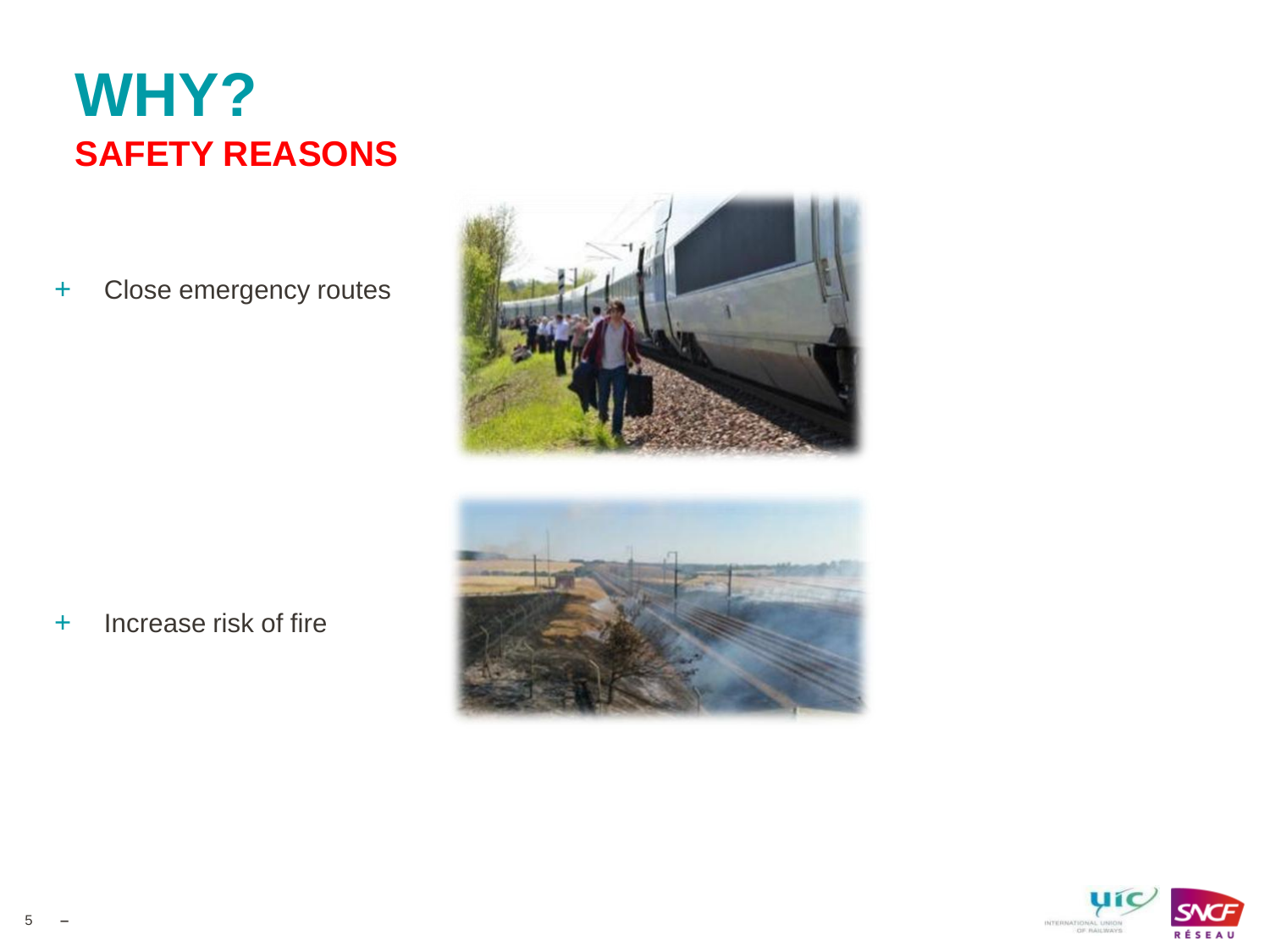## **WHY?**

#### **OPERATIONAL AND TECHNICAL REASONS**

- + Have an influence on track quality (e.g decrease elasticity of ballast bed) which can have safety impacts
- + Impair resistance to frost (by reducing drainage efficiency of ballast bed)
- + Weaken sub-layers and enable material to be pumped up to the surface (thereby impairing drainage)



+ Affect electrical signal systems along the track (by increasing humidity and thus electrical conductivity)

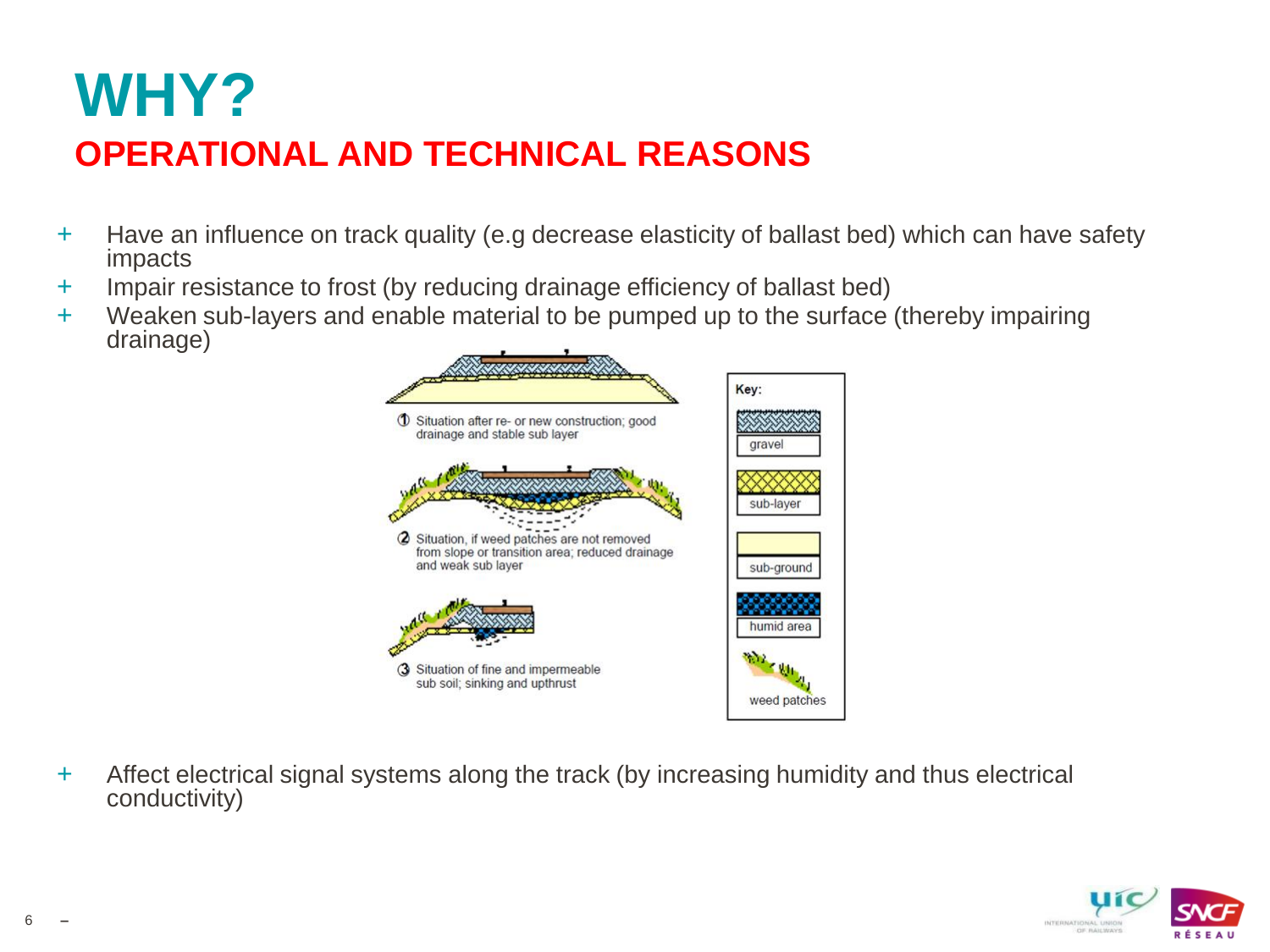## **WHY? OPERATIONAL AND TECHNICAL REASONS**

+ Carry out maintenance and survey on track components : Ballast, sleepers, rails, fastening system and allow optical measurement of track geometry





Optical measurement of track geometry



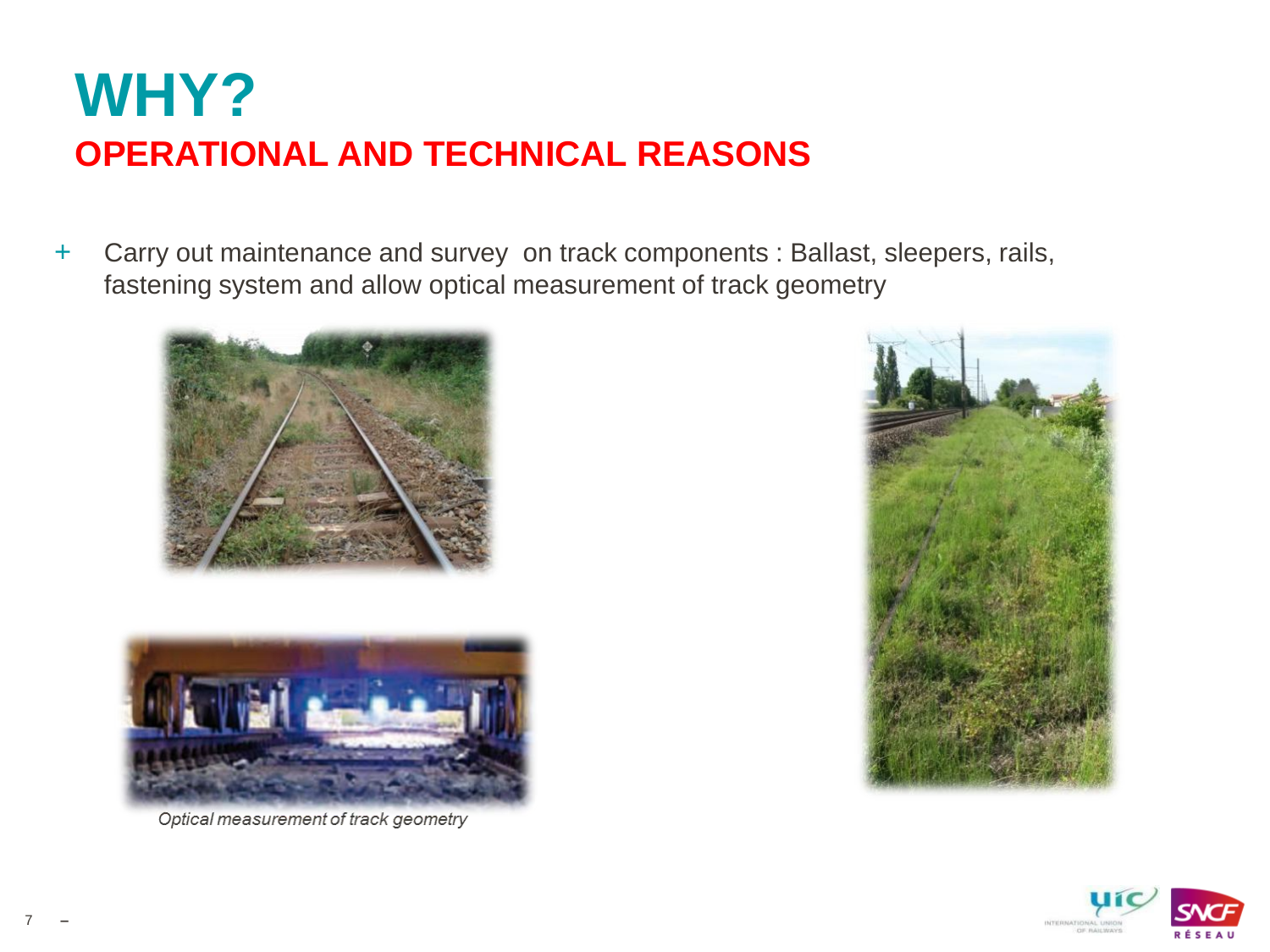

- + Deterioration in quality and performance of ballast (e.g. by binding in fines and pollutants)
- + Reduced hardware lifespan due to increased track‐level humidity (e.g. rusting of metal fastenings, accelerated decay of wooden sleepers)
- + Increased track stability maintenance cycle (e.g. by weakening sub‐layers)
- + Shortened cleaning intervals (necessary to purge ballast of fines and pollutants)







**–**